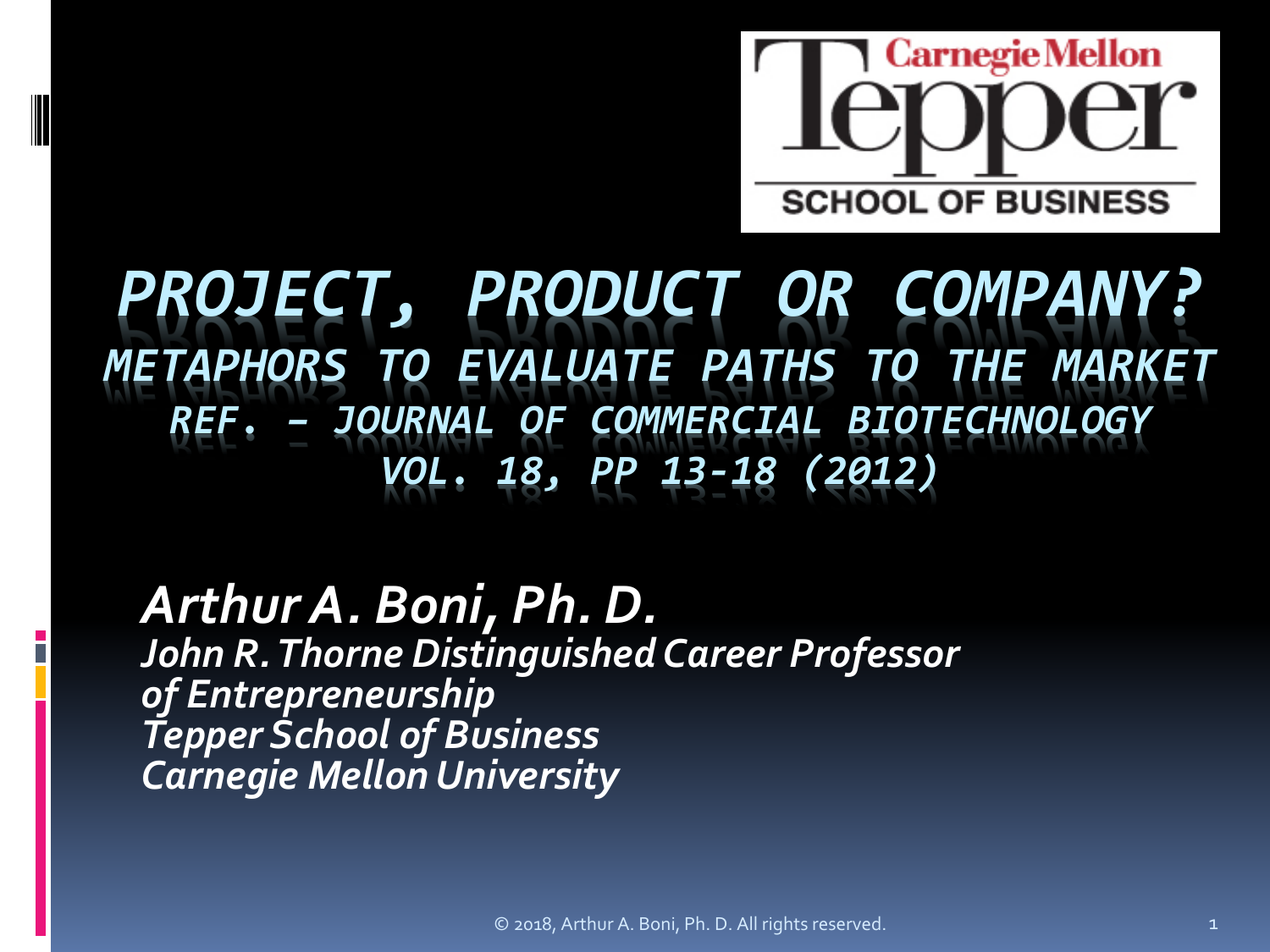# *Metaphors - paths to the market*

- **Project**  $\rightarrow$  license it to someone else
	- (competitive landscape tough, "rent the business model from someone else)
- **Product**  $\rightarrow$  build it to sell
	- (it's a niche business, build product(s) rent most of the business model)
- **Company/Platform** > build a sustainable business on a platform approach
	- IPO potential, but M&A more likely in biotech space
		- the customer isn't really the public any more, it's feeding the BioPharma pipeline!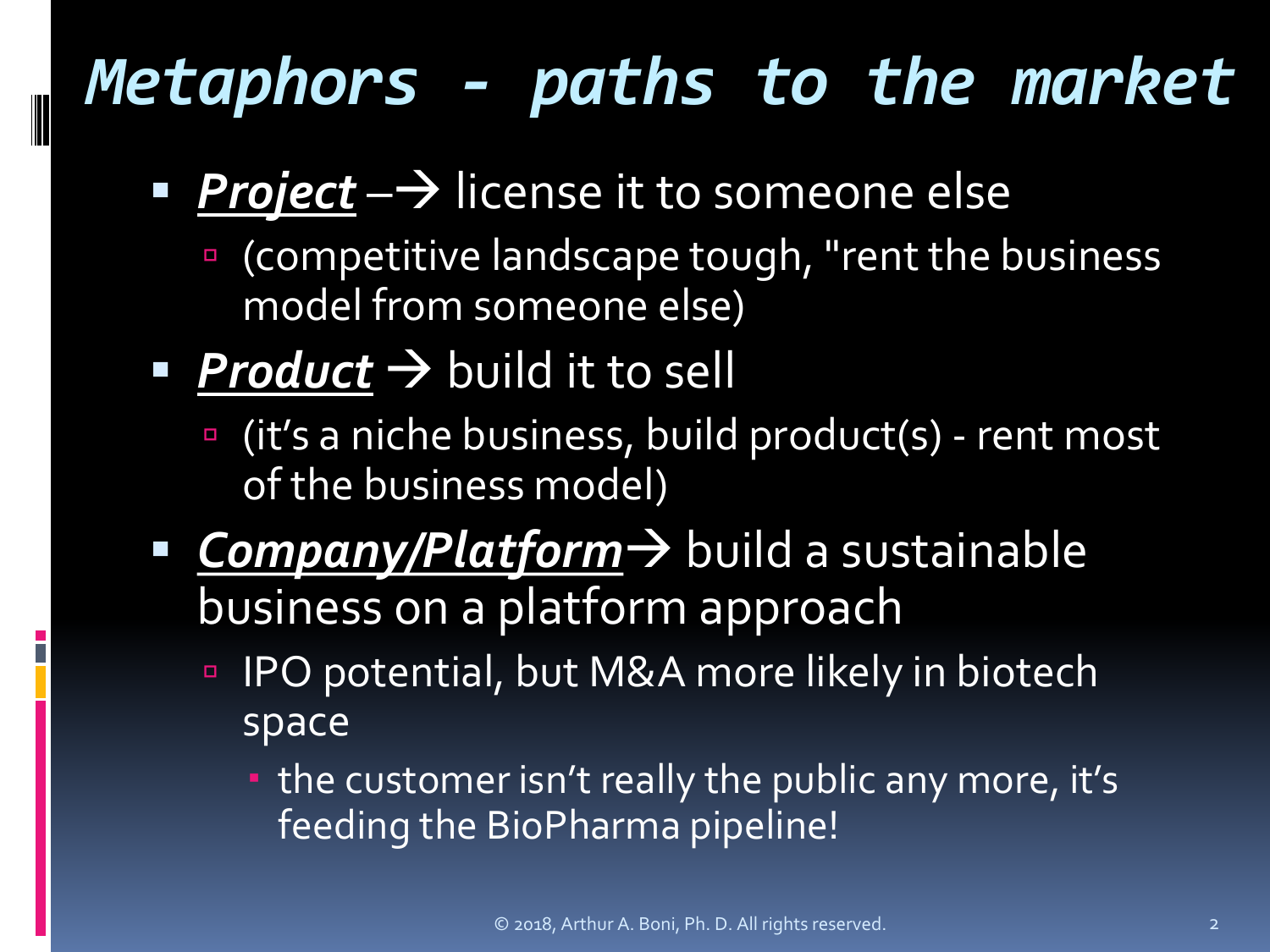# *Where can you create & capture the most value?*

Where does the most value accrue?

- Generally in the sale of a product or service  $\rightarrow$  in "the exchange" (the one who delivers the value)
- Who has the power in the negotiation?
	- to the one who has the business model to deliver value to the customer?
	- **to the one who invents or creates the** product?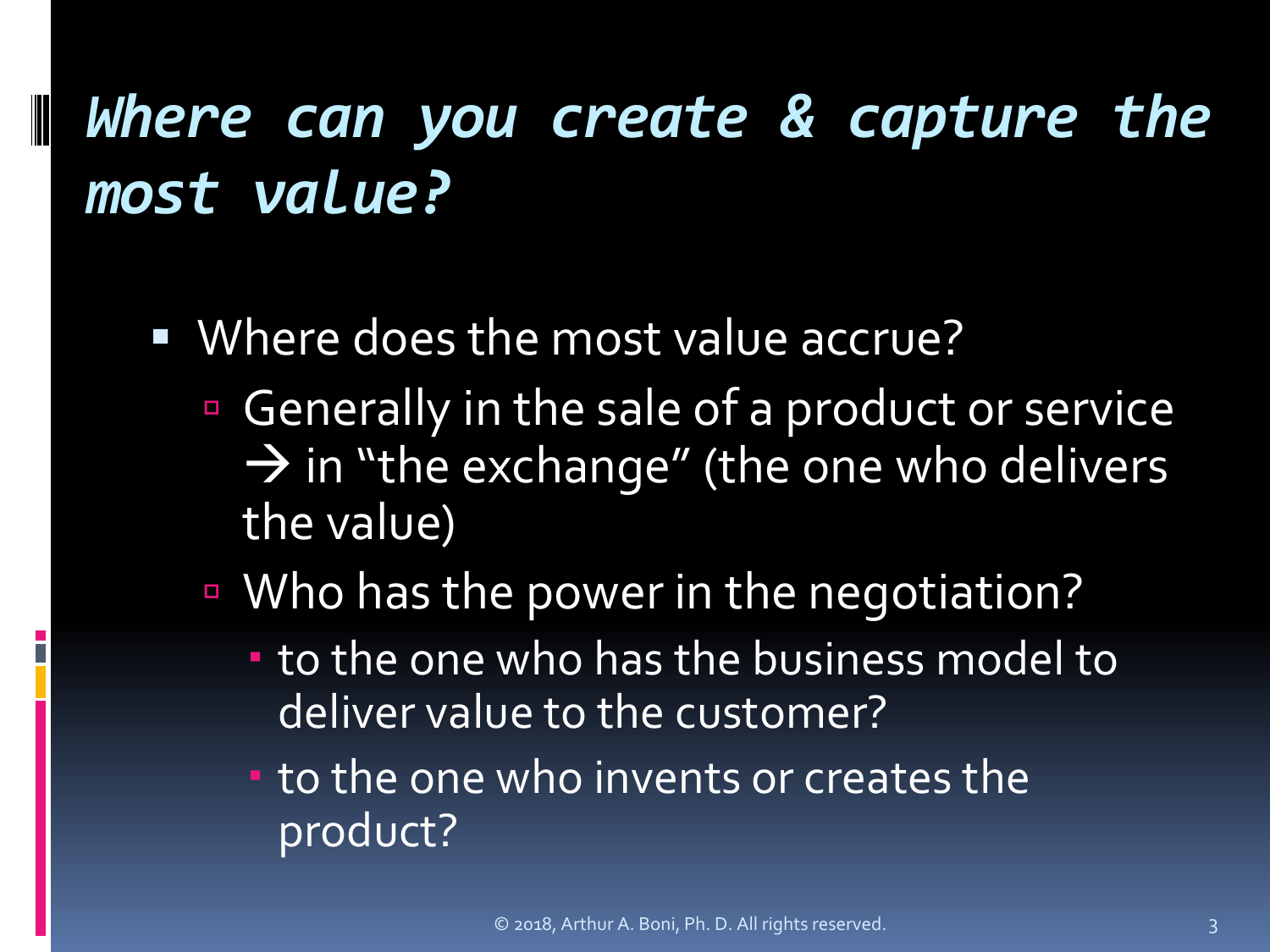# *Concept 1 - The Value Chain*

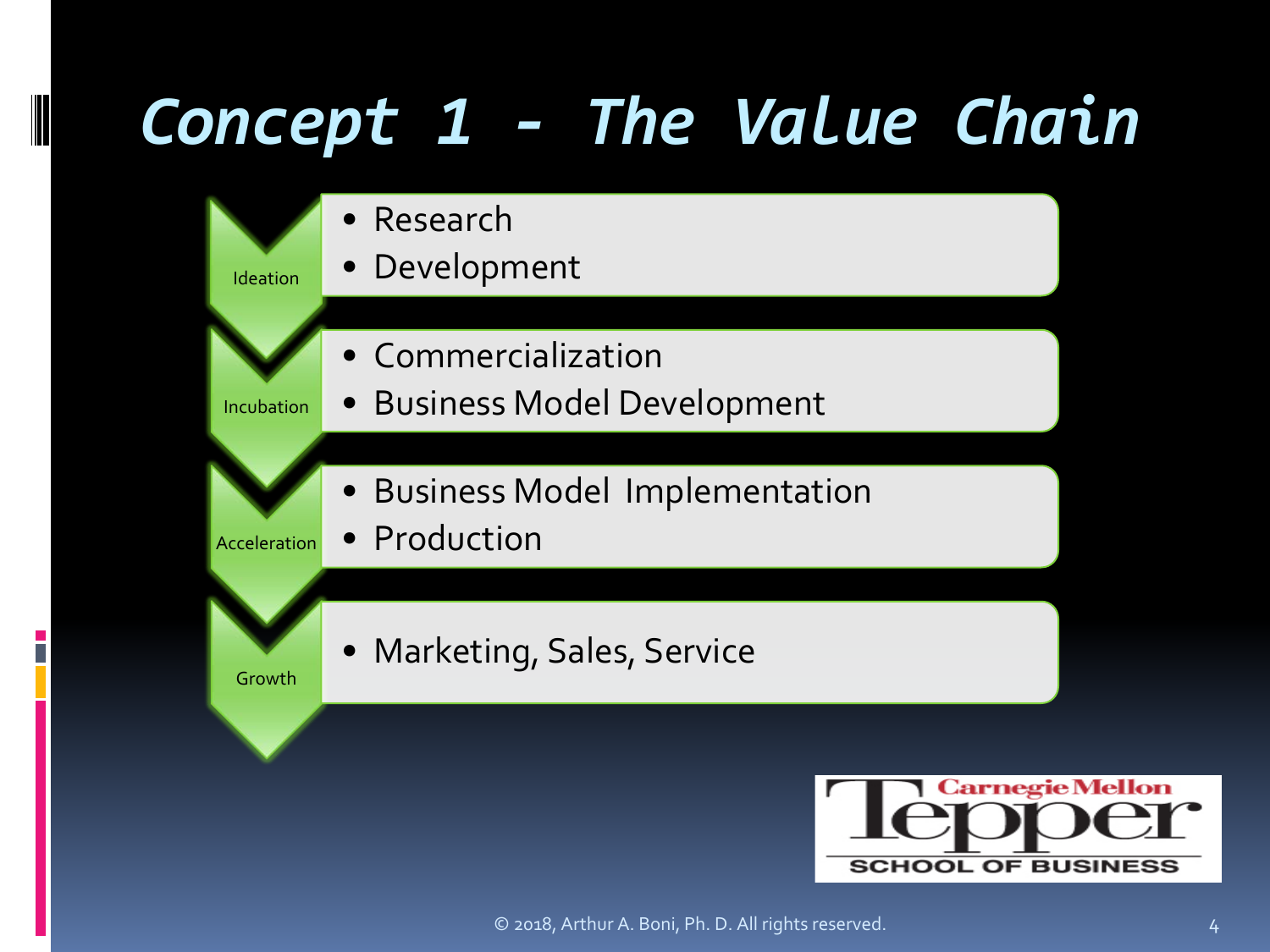# *Concept 2 –The Business Model Canvas create, capture & deliver value*



*Ref. Osterwalder*

© 2018, Arthur A. Boni, Ph. D. All rights reserved. 5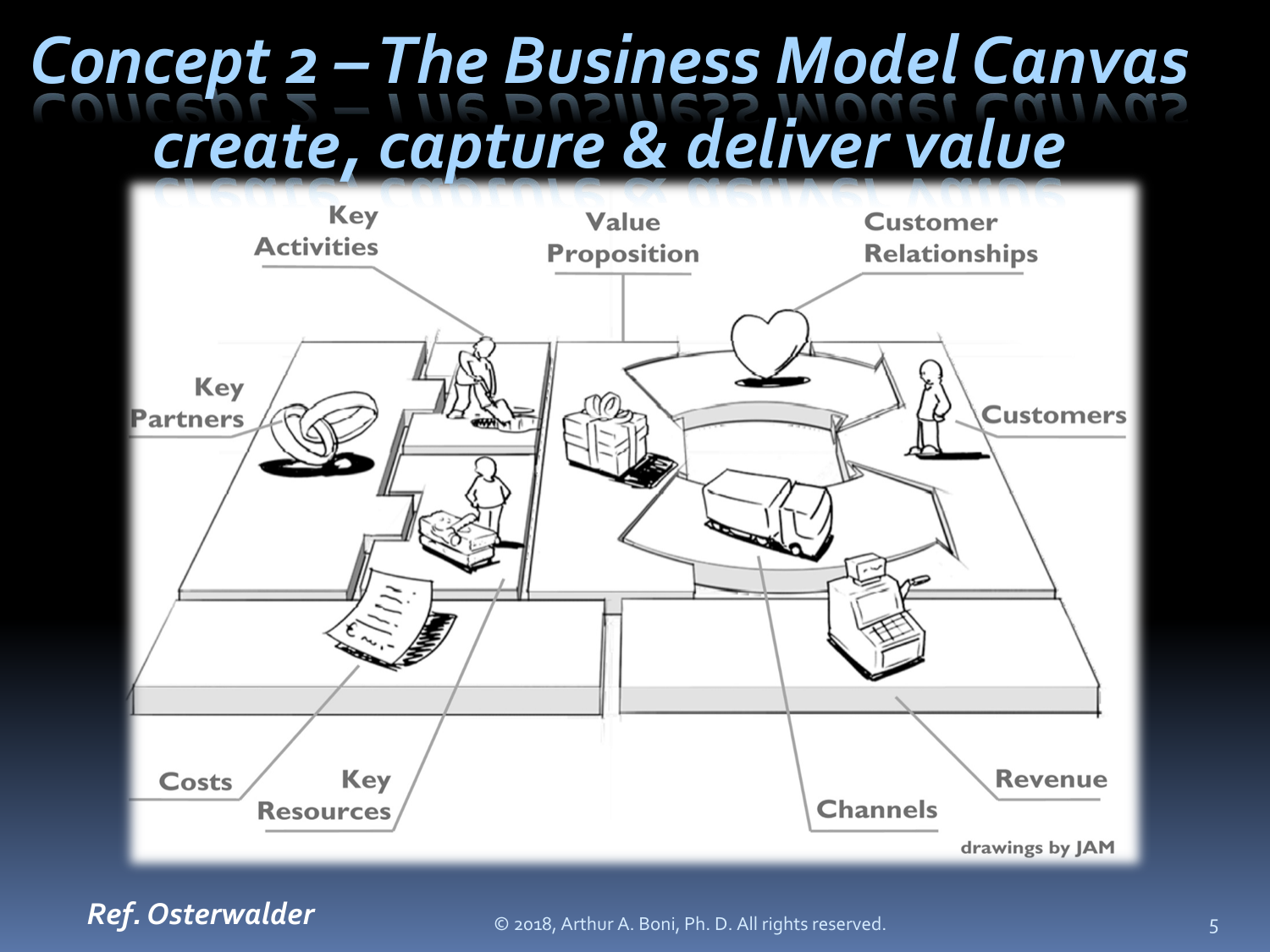# *Capturing Value from IP*

- Value of IP is captured from the business model.
	- **Create and build a business model appropriate for the** innovation
		- **New venture**

- **Extend your own business model (build it and deploy it)** 
	- Or, spinoff a new venture
- Rent (or lease) parts of a business model from a partner for your technology
	- Employ open innovation by leveraging partnerships
- **E** License the technology/IP

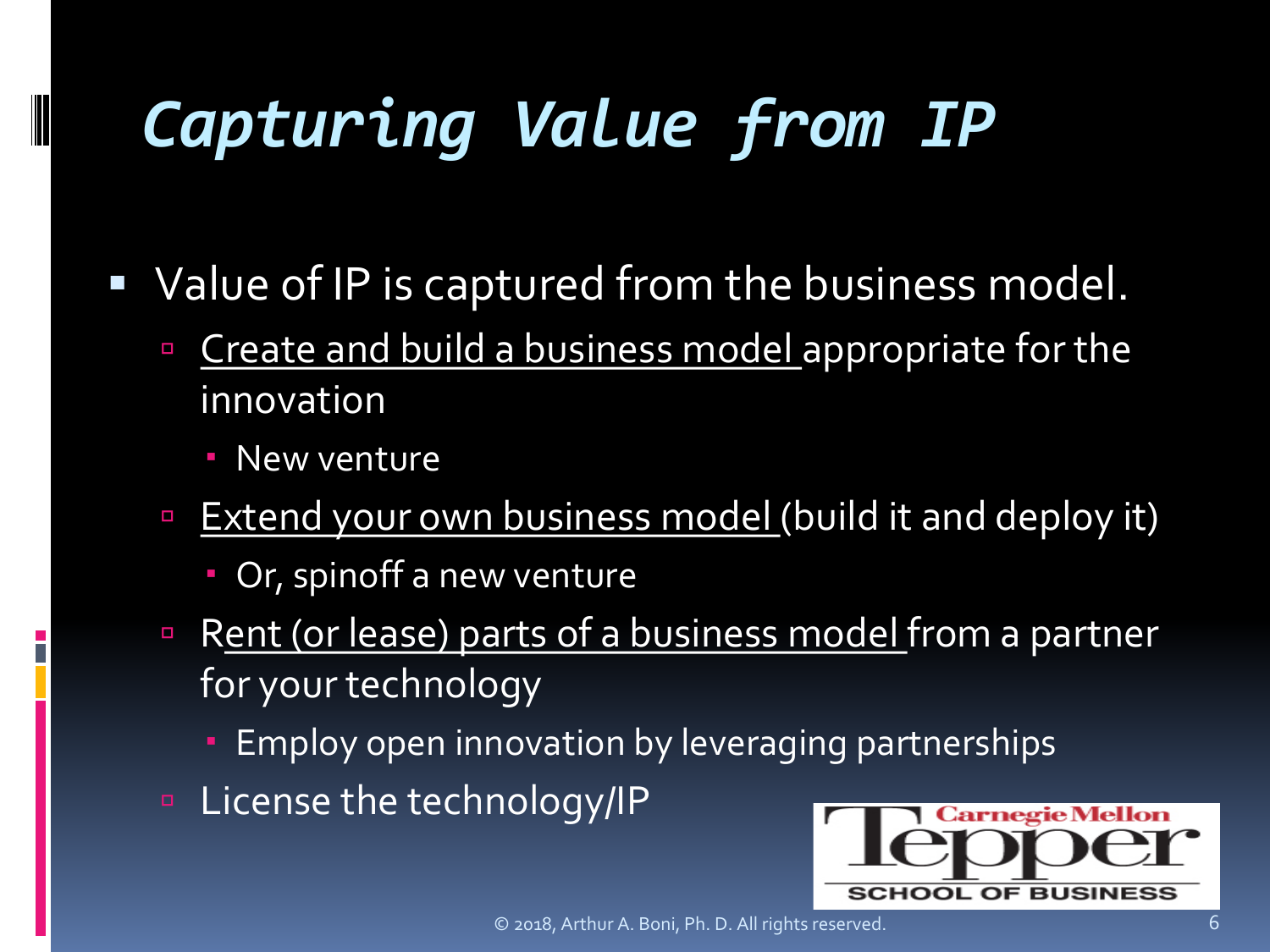# *Get out of the building!*

#### Understand the market

- Define the unique, differentiable and sustainable value you create and need in the market
- Customer development (patients, physicians, providers, payers, regulators  $\rightarrow$  talk with them!
- Understand the risks, and how they will be reduced over time (technology, market, team, regulatory, reimbursement)
	- Explore different business model options
- Develop a lean and capital efficient path forward
	- Market/Customer development validate need
	- Product development validate product/market fit
	- **Be prepared to respond to market input and feedback (pivot as** dictated by the market)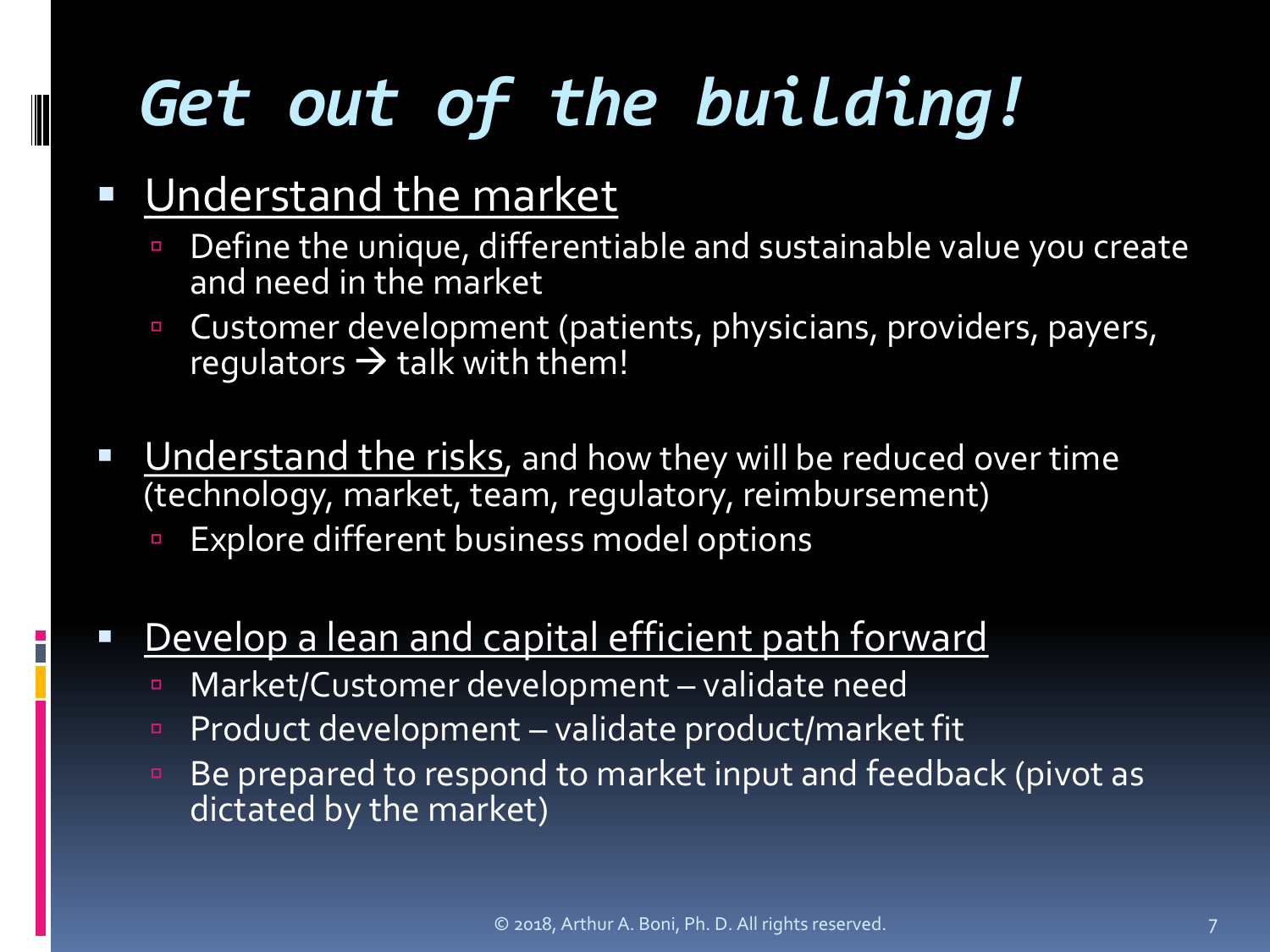## *Concept 3 -The Quick Screen*



© 2018, Arthur A. Boni, Ph. D. All rights reserved. 8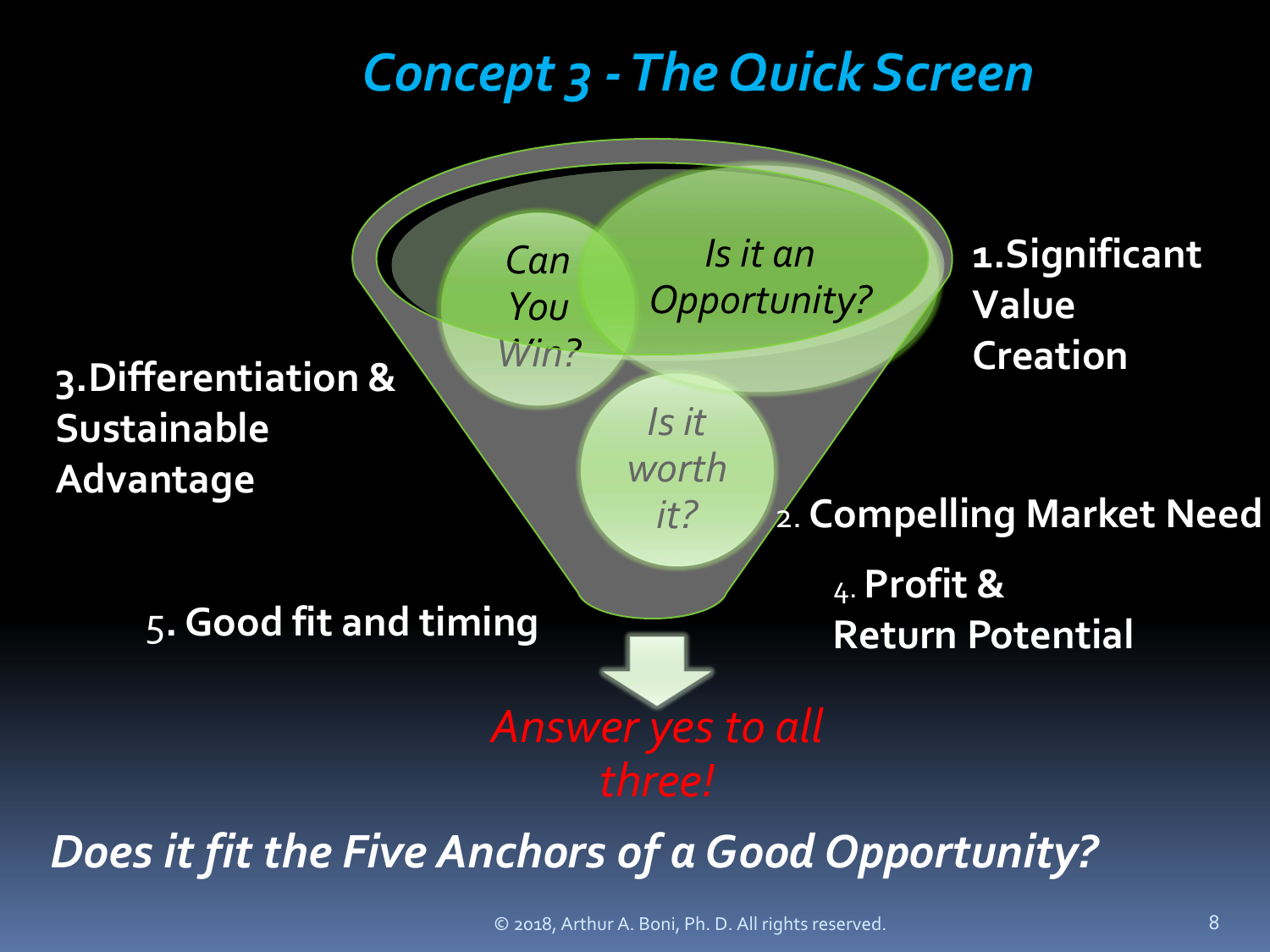# *Other Big Questions?*

- Reconcile your objectives vs. what is possible in the marketplace
	- Create a therapeutic company (FIPCO) and attract management to grow it?
	- Start a RIPCO, tool company or diagnostic, and leverage partnerships to reach the market?
	- **EX Commercialize a technology that is useful for biotech** drug discovery, and create niche service or product business(es)
	- Advance R&D and commercialization and then lease a business model to advance it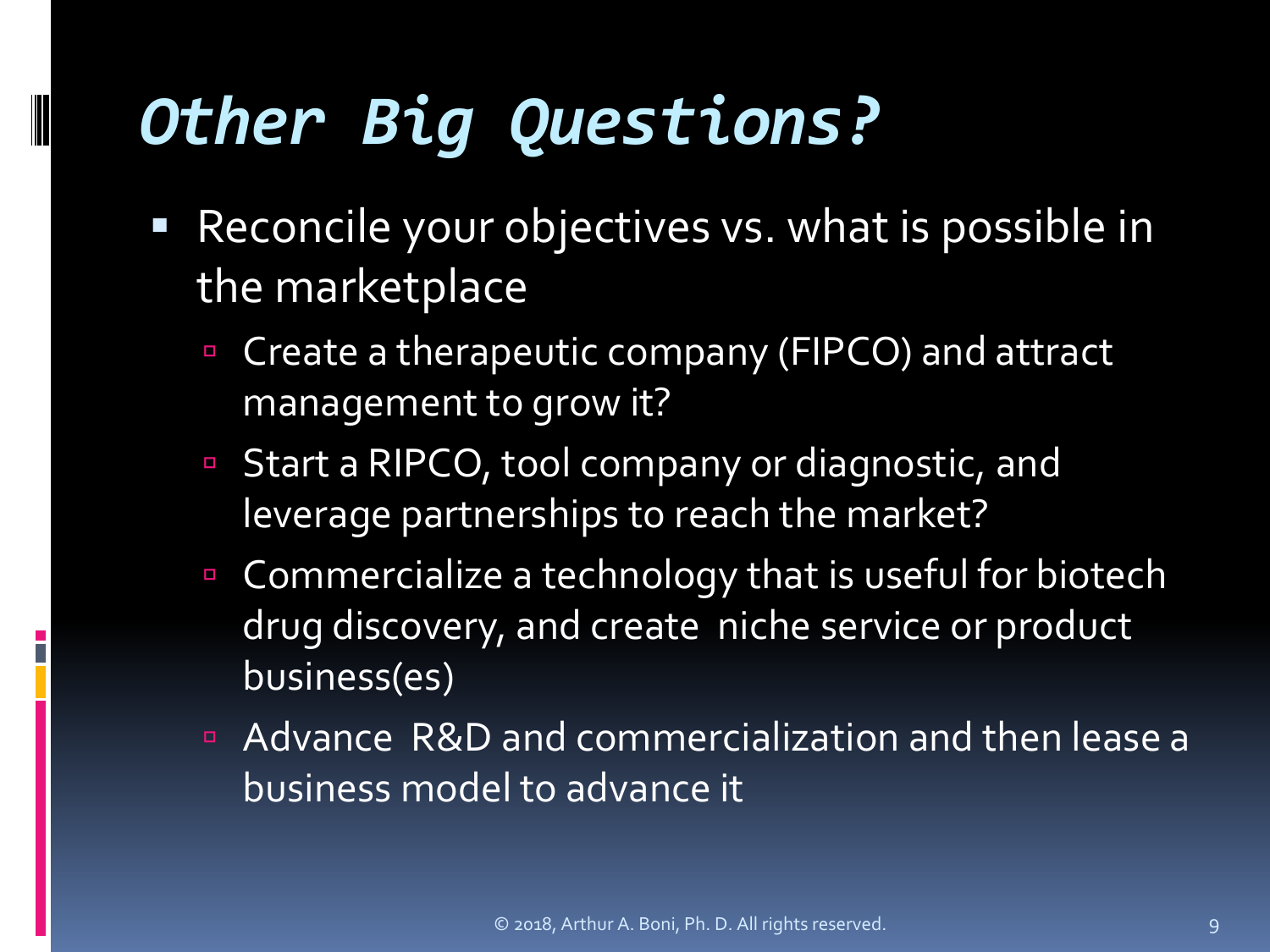## *Some Facts*

- A company (startup or existing) is required for  $commercialization \rightarrow can't be done in academic$
- A NewCo may (or may not) be required to achieve your objective
	- Think about what you can and cannot achieve in a startup vs. a partnership/license to an existing company
	- Single product companies don't live long lives (even if they can get funded)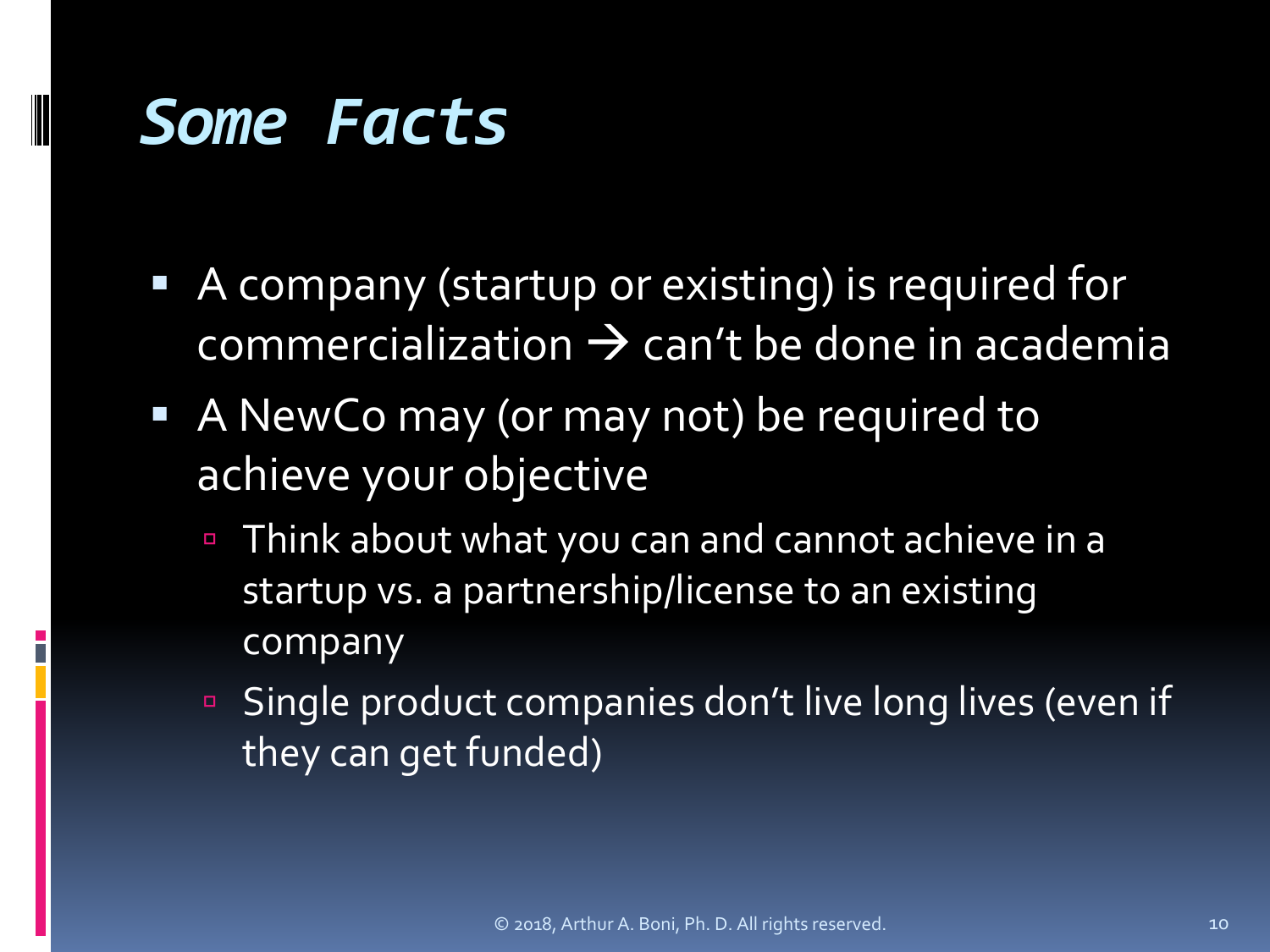# *Two Sides of Innovation*  $\rightarrow$  in reality it lies between

- **Technology Push > application of disruptive** technology drives change in the market
	- Radical Innovation -Genomics, CRISPR
- Market Pull  $\rightarrow$  market need and changing conditions attracts innovations and applications
	- Business Model Innovation Personalized medicine, digital medicine with AI/ML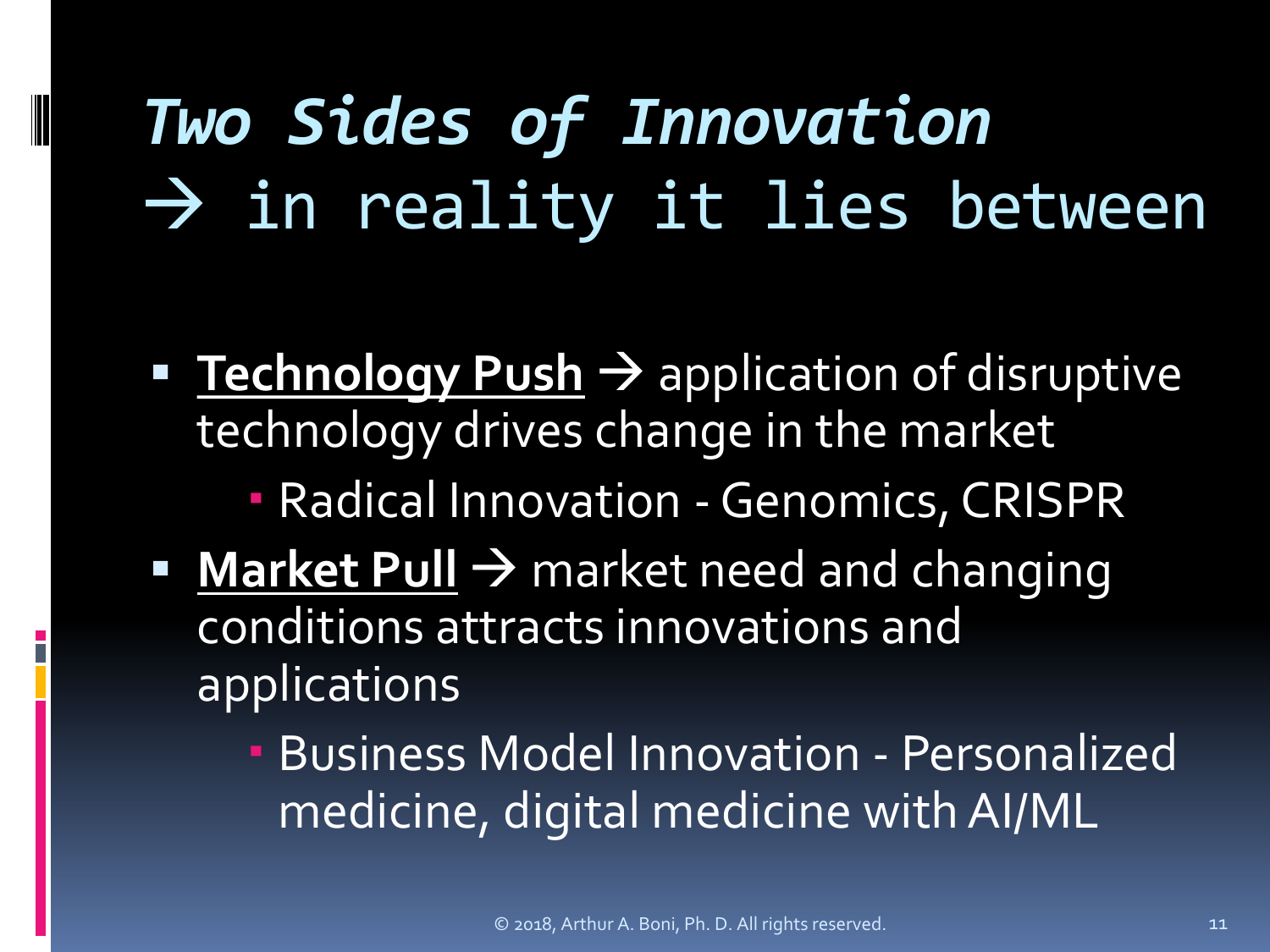#### *Business Model Concept 4 –The Innovation Map Ref. Gary Pisano (HBR , June 2015)*

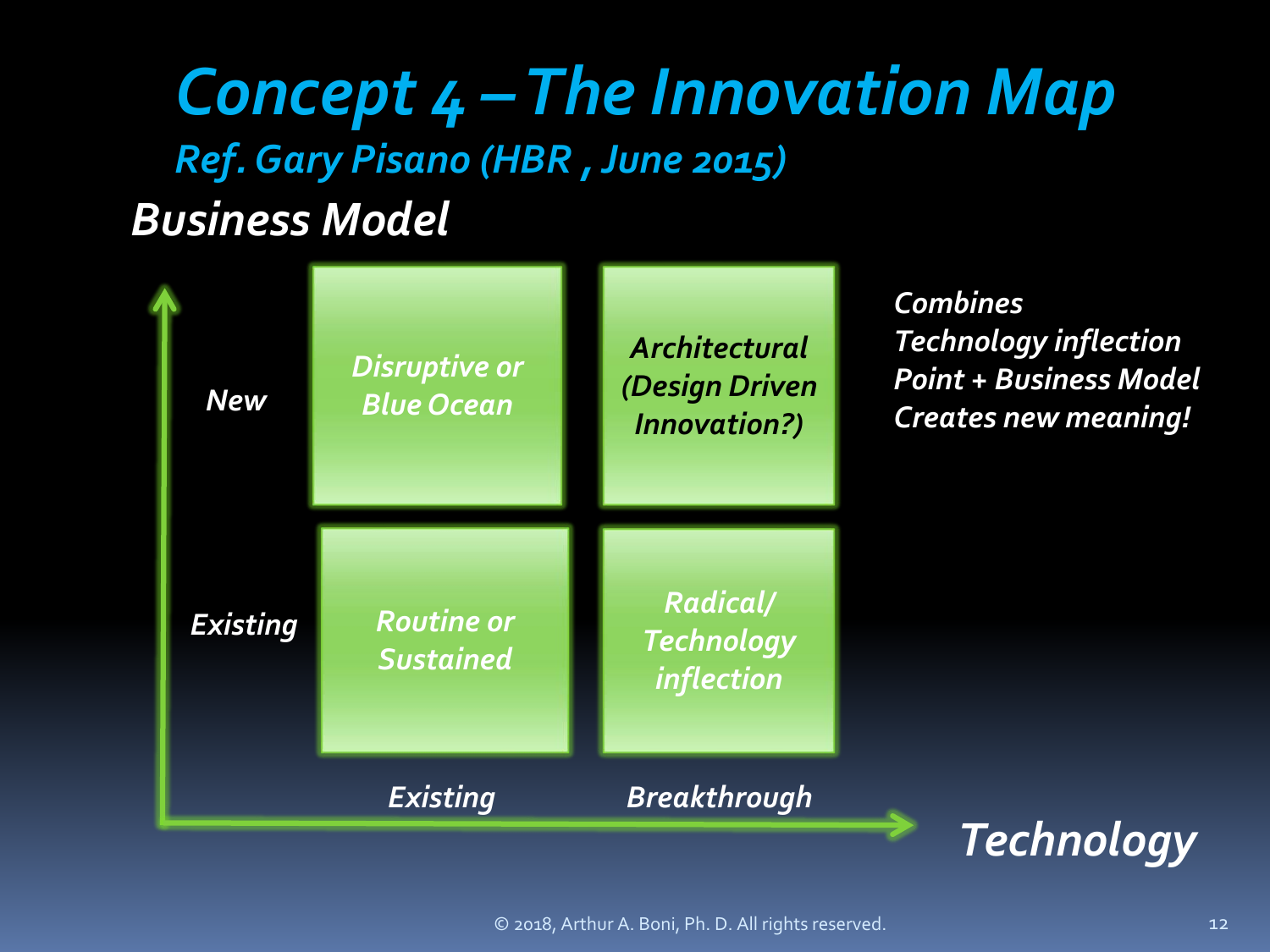# *You Need a Business Model!*

- Commercialize your product by understanding your technology and your market
	- Invention deals with technology
	- Innovation deals with business
- **Business Model Creating, Delivering and** Capturing Value.
	- Customer facing side

- **Company facing side**
- Which parts do you rent, and which parts do you build?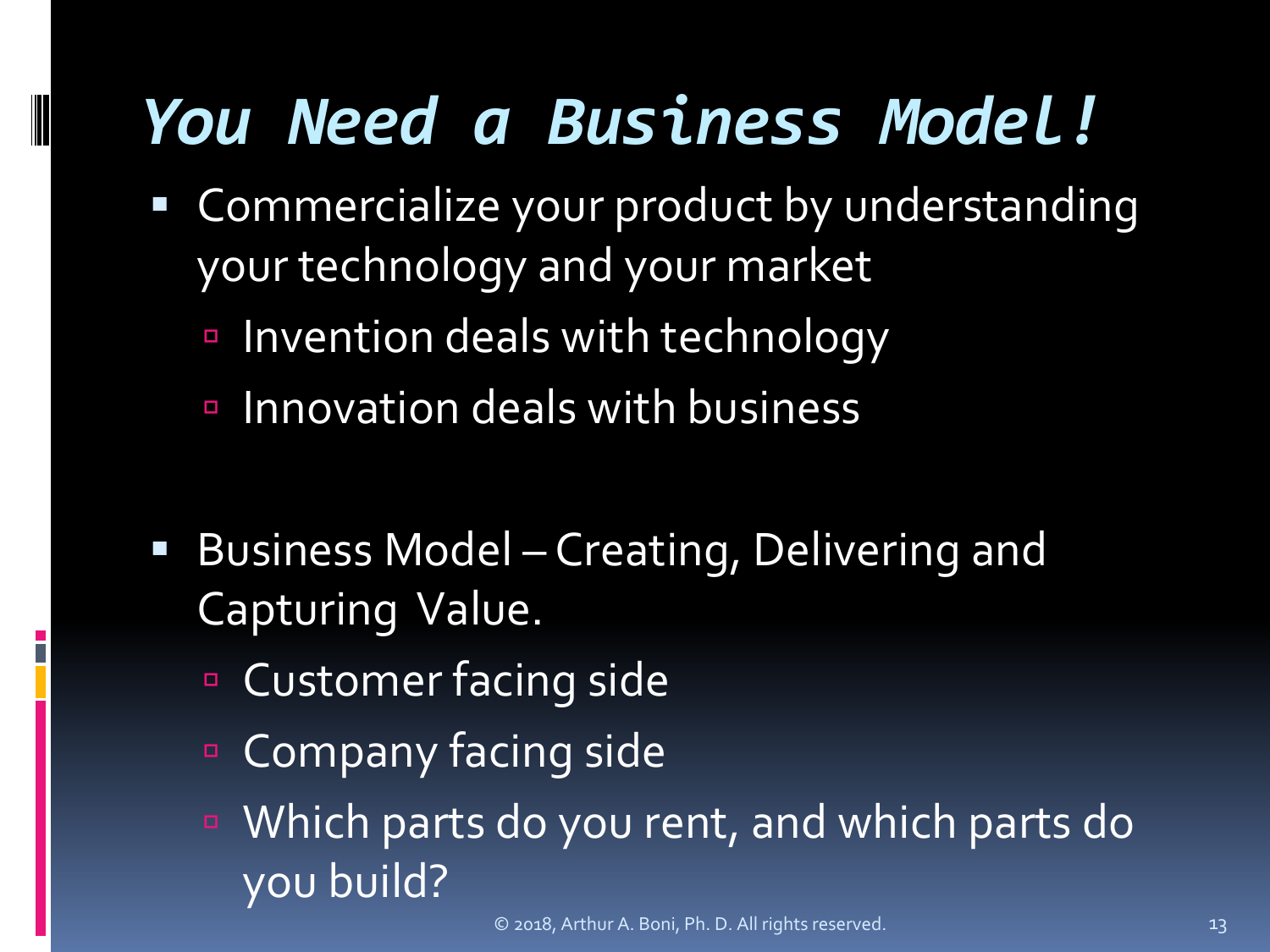## *The Business Opportunity Screen*



### *Follows Quick Screen for more in depth analysis*

© 2018, Arthur A. Boni, Ph. D. All rights reserved. 14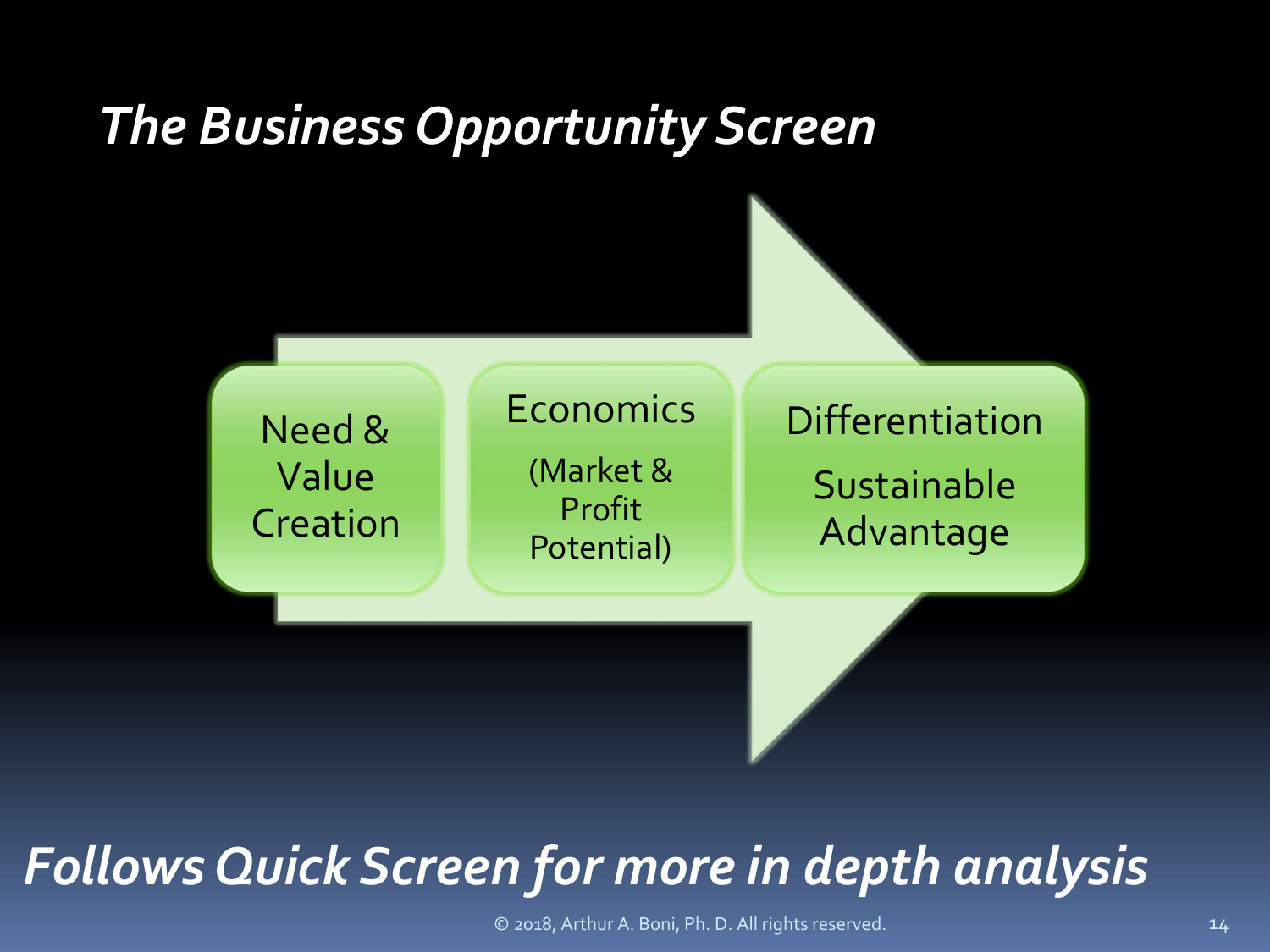## *Business Issues Financing Strategy*

#### *A Three Dimensional Screen*

- 1. Opportunity for Unique Value Creation and Strong Customer/User Need
	- **Is it an opportunity?**
- 2. Monetary (Economics)
	- **EXECOM/how you make money?**
	- **Can you make enough money to** pay back investors with good IRR?
- 3. Differentiation/Competitive Advantage
	- Can you win? Competitive advantage and differentiation.

#### *Business Issues Financing Strategy*

#### *Considerations include:*

- **E** How big can business become?
- **How much return on** investment?
- **How long to positive cash** flow?
- **E** How much money is needed
- **E** How long to exit/return?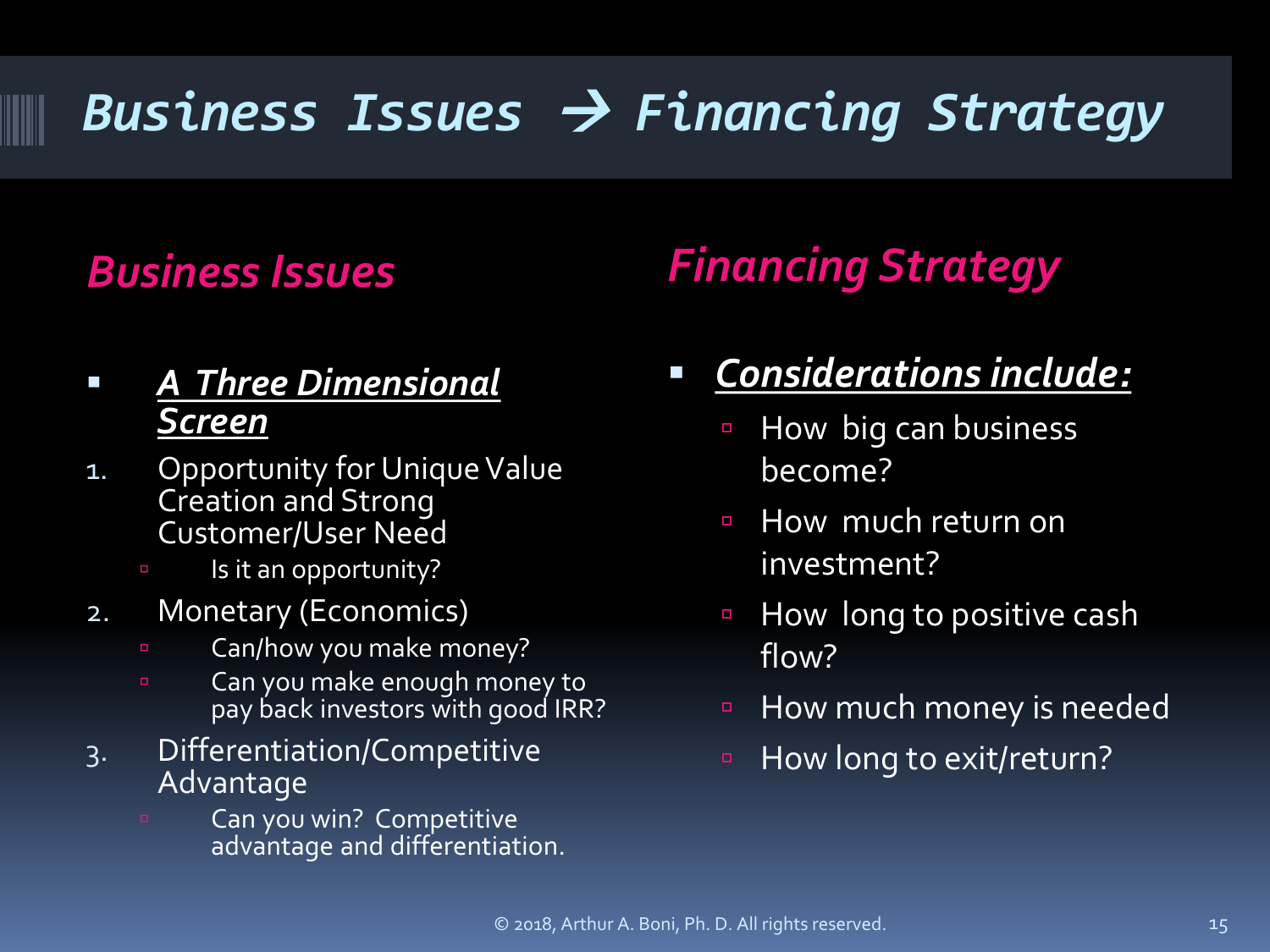# *Increase Value - Reduce Risk*

**Market Traction , Technology/Product Validation Regulatory, Reimbursement**

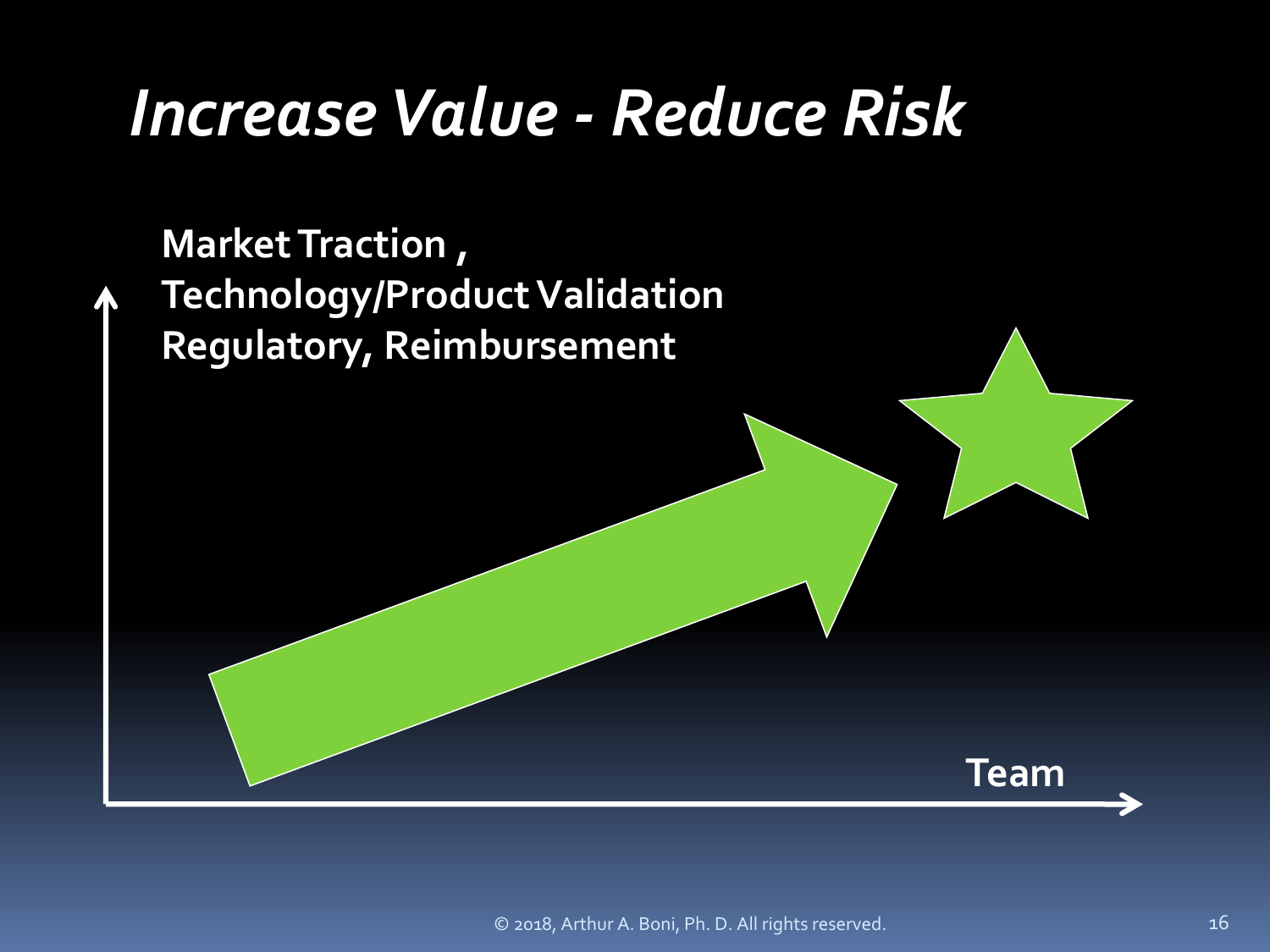## *Innovation/Company Life Cycle*

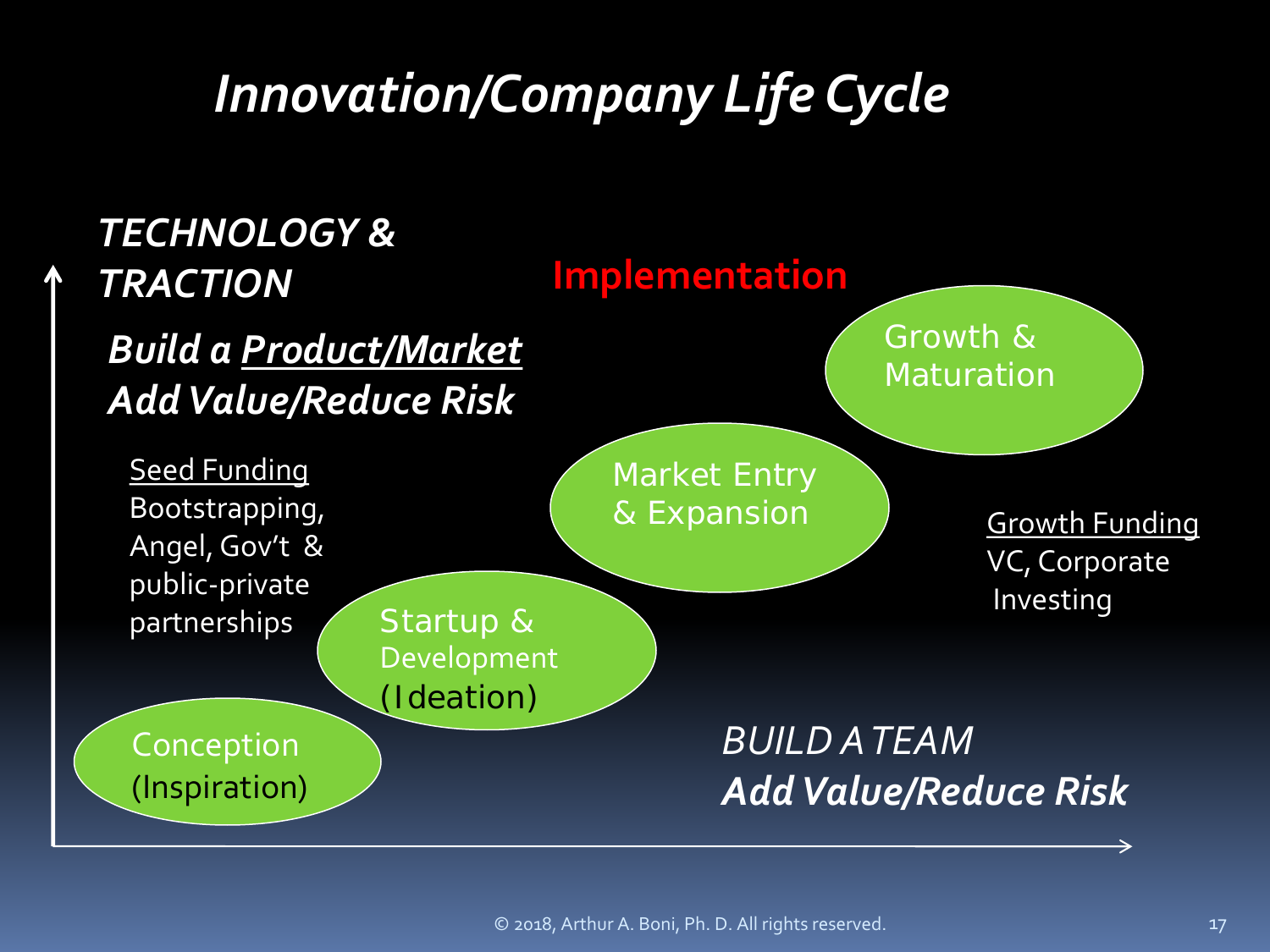## *Positioning Matrix*

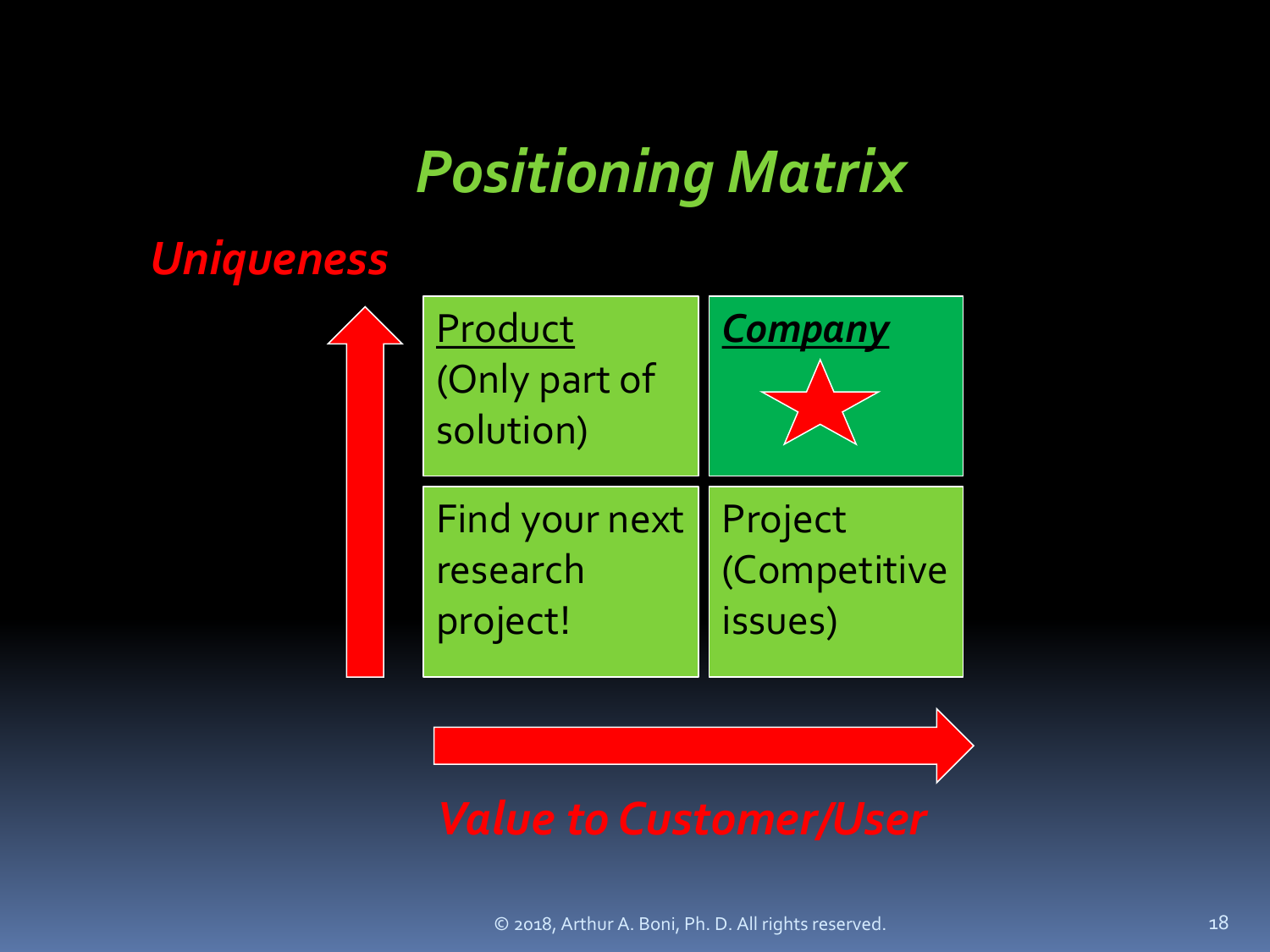# *Project*

#### Opportunity - low

- Small market
- **U** Value to customer not compelling
- $\blacksquare$  Monetary low
	- **E** Money making potential insufficient to provide ROI

#### Competitive Advantage - low

- **Competitive companies**
- **D** Other possible solutions
- **IP possible but limited claims,** and freedom to operate limited

#### Approach

- License to existing company
- Fund development via government and partner
- Earn money via royalty, fees and milestones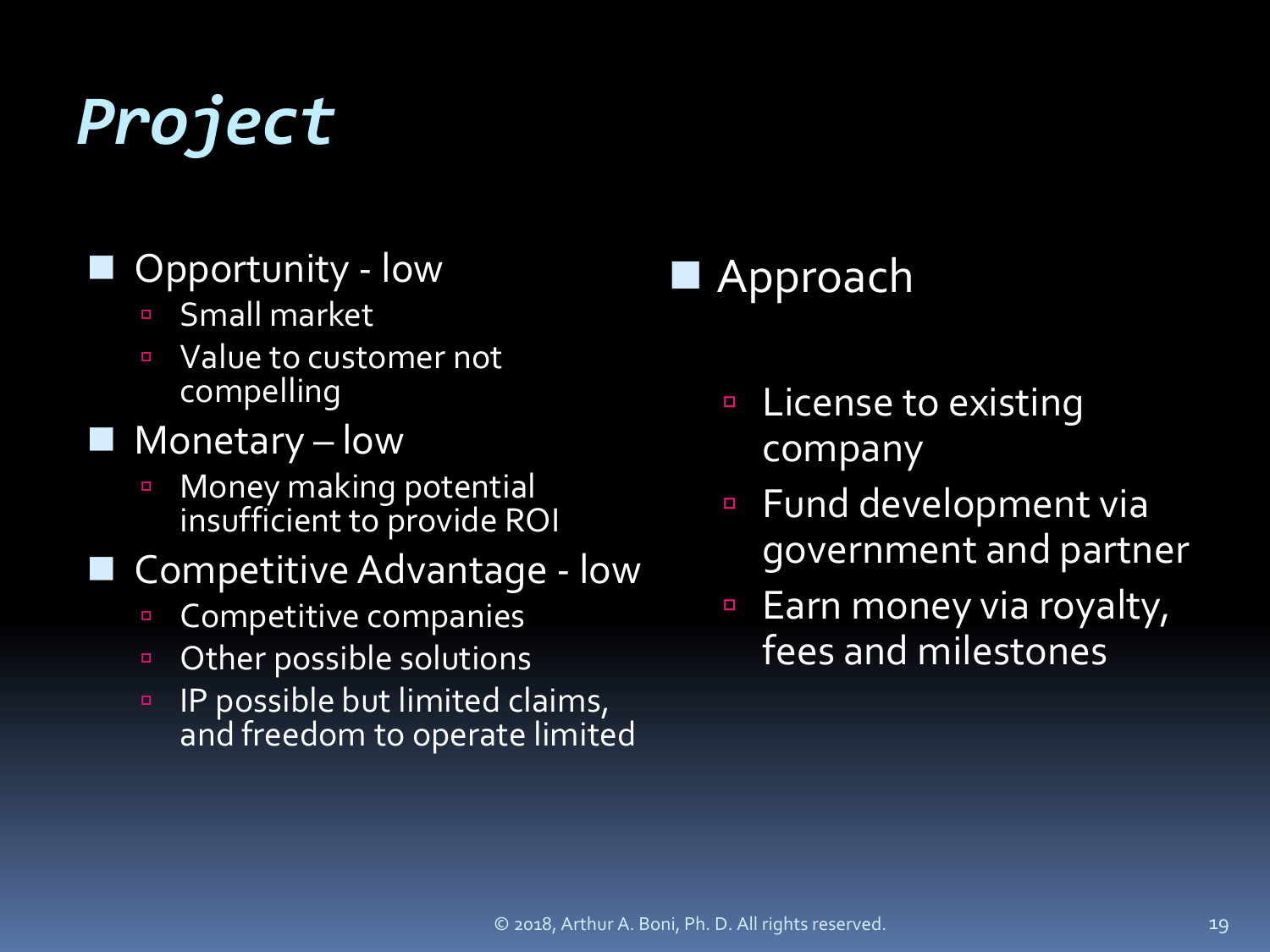# *Product*

- Opportunity medium
	- **Niche market**
	- **Single product, not complete** solution
- Monetary medium
	- **Small but appealing**
	- **Relatively low investment**
- Competitive Advantage- medium
	- **Complementary solution to** market leaders
- Approach
	- **Launch company to develop** product
	- Fund via government and/or partnerships
		- **Possible angel funding**
		- **R&D** in university and company
		- **Company continues or** exits via M&A
		- **Single product companies** don't last long!
	- **Consider acquiring other** players to build more significant opportunity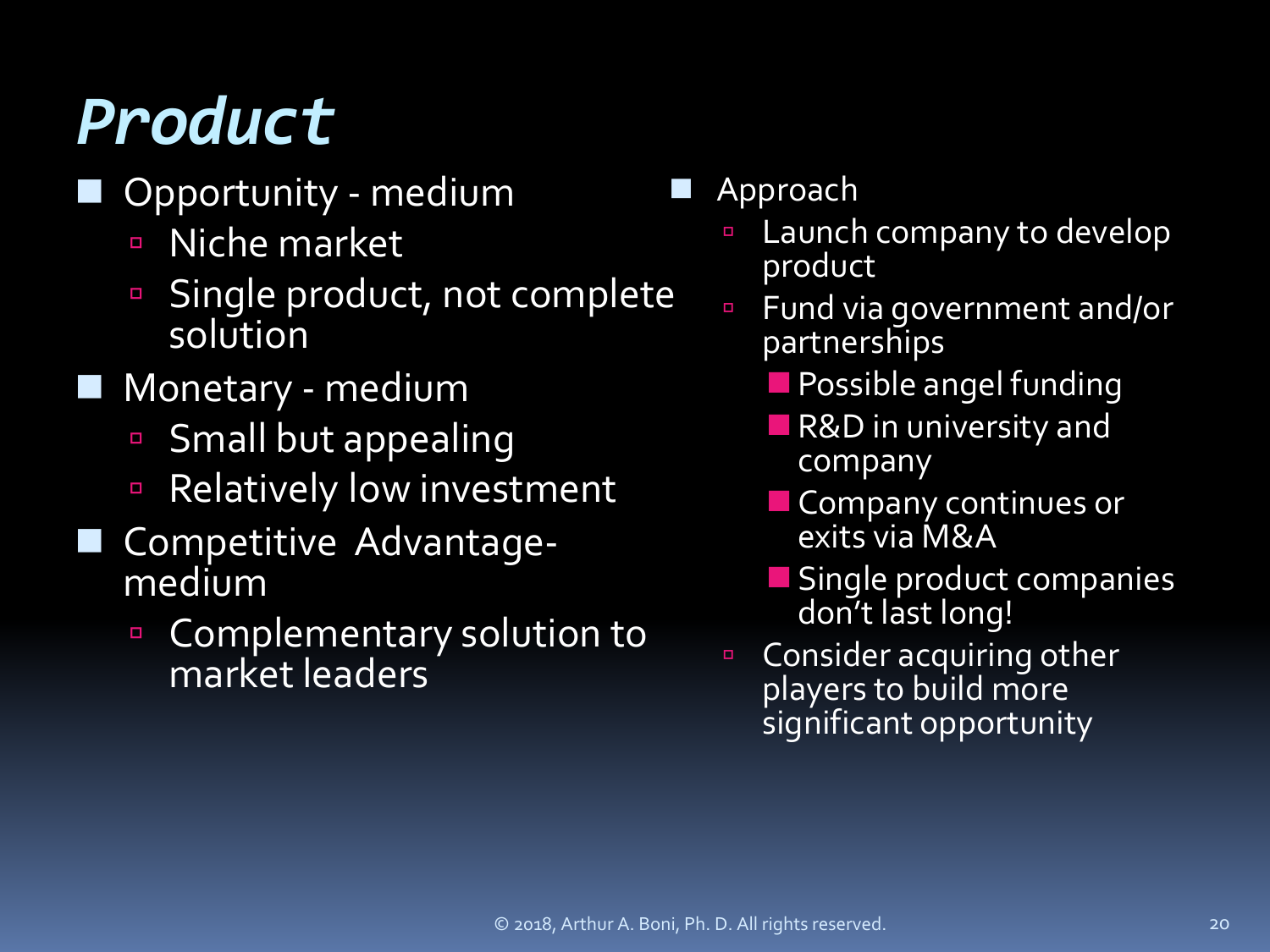

- **Opportunity - high**
	- **Compelling solution to major problem in growing market > \$200M addressable**
- **Monetary - high**
	- **Potential for significant revenues and profits**
	- **Good risk/reward ratio**
		- **VC and partner fundable and modest amounts**
		- **Exit potential in investor time horizon with high IRR > 30%**
- **Competitive advantage - high**
	- **Unique, differentiable solution**
	- **Sustainable competitive advantage with strong IP**
- **Approach – build a sustainable organization with multiple product potential (a platform)**
- Advance the science and IP to **demonstrate the potential (reduce the risk)**
- **Build a fundable team**
	- **Balance science with business (marketing, strategy)**
- **Line up winning funding sources**
	- **Angels for risk reduction**
	- **B** Strong VC syndicate early
	- **Partnerships**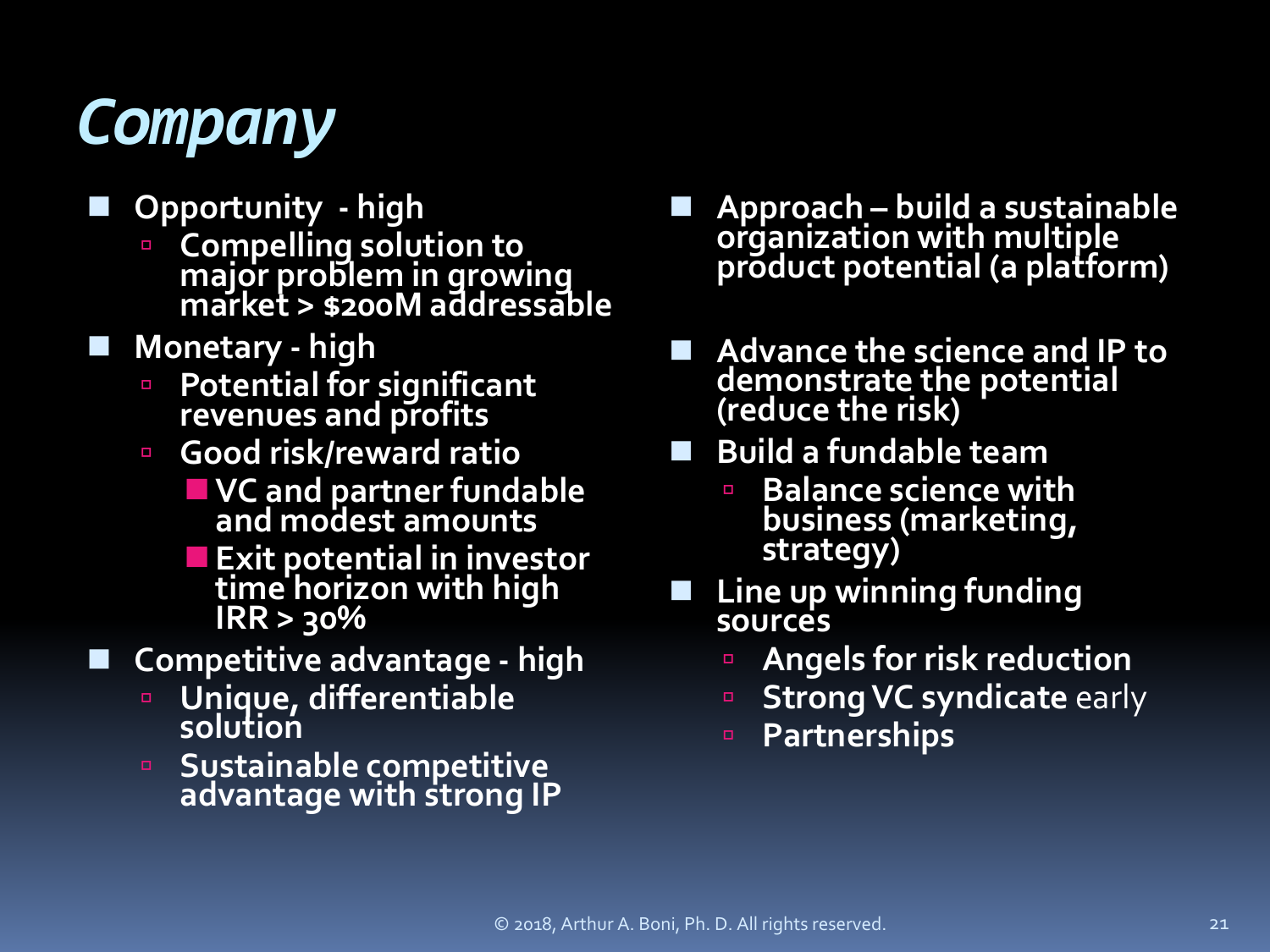*Commercialization isn't easy & biotech is really hard?* 

**Eart Entrepreneurs must lack the** prudence gene."

Geoffrey Moore, author of "Crossing the Chasm"